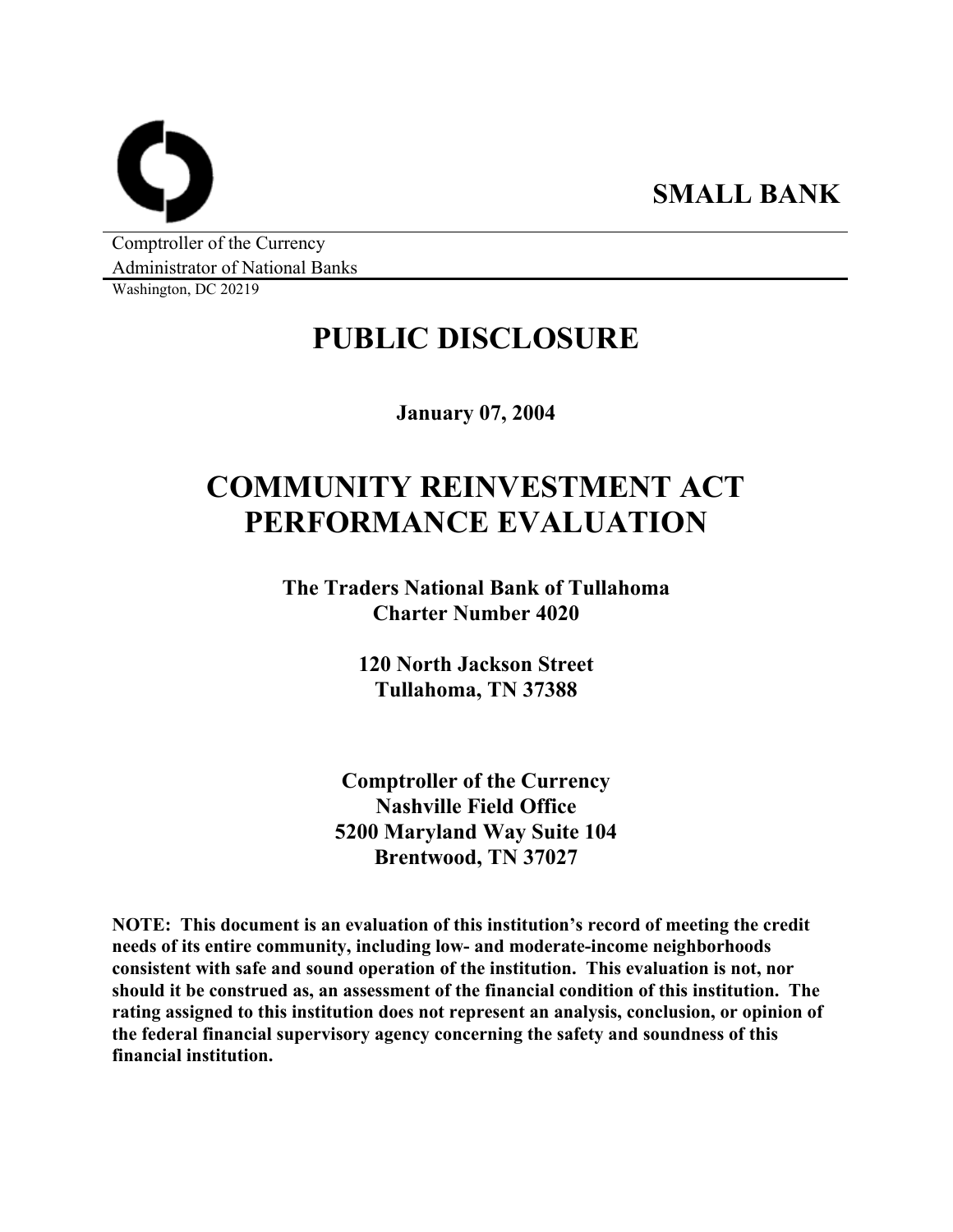## **INSTITUTION'S COMMUNITY REINVESTMENT ACT (CRA) RATING**

### **This institution is rated Satisfactory.**

We assigned the rating based on the following information:

- The bank's loan-to-deposit ratio is reasonable.
- The bank originated a substantial majority of its loans within their assessment area (AA).
- Analysis reflects reasonable penetration among individuals of different income levels and businesses of different sizes.
- No public complaints related to CRA have been filed since the previous evaluation.

## **DESCRIPTION OF INSTITUTION**

Traders National Bank (TNB) is a \$115 million institution located in Tullahoma (Coffee County), Tennessee and is a subsidiary of TraCorp, a one-bank holding company. TraCorp had total assets<sup>1</sup> of \$9,926 million as of December 31, 2003. TNB has three-branch offices located in Tullahoma, Winchester, and Manchester, Tennessee. The bank opened one branch since the last CRA examination. The Manchester branch opened December 27, 1999. There have been no branch closings since the May 11, 1998 CRA examination.

The bank's main office is located at 120 North Jackson Street, Tullahoma, Tennessee. Both the main office and branch offices have deposit taking Automated Teller Machines (ATM). TNB also has two non-deposit taking ATMs, one in Tullahoma and one in Lynchburg, Tennessee.

TNB provides a full array of banking services, including trust services. The bank's primary product lines are real estate secured by 1-4 family and Commercial and Industrial loans. At December 31, 2003, the bank had 79.15% net loans and leases to total assets. TNB also originates Veterans Administration (VA), Tennessee Housing Development Authority (THDA), and Federal Housing Administration (FHA) loans. The bank received a satisfactory CRA rating at its last CRA performance evaluation dated May 11, 1998. There are no legal, financial, or other reasons that would impede the bank's ability to meet the credit needs of its AA.

 $\overline{a}$ 

<sup>&</sup>lt;sup>1</sup> Tracorp reported total assets include \$9,615 million net investment in subsidiary (TNB).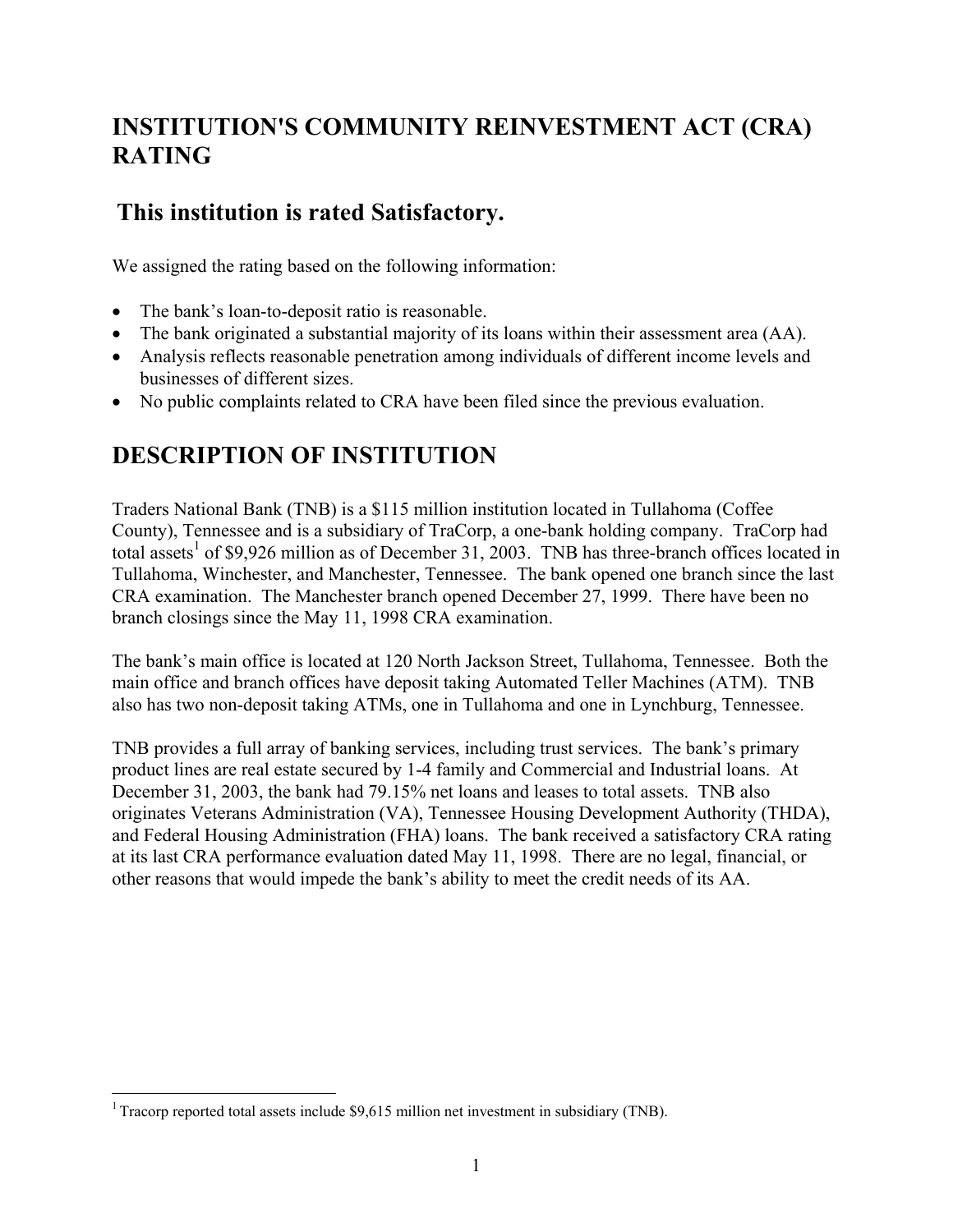The following table illustrates the December 31, 2002 Gross Loans by product type:

| <b>Product</b><br>Category                     | <b>Gross Loans as of</b><br>December 31, 2002* |          |  |  |
|------------------------------------------------|------------------------------------------------|----------|--|--|
|                                                | <b>Dollar</b><br>(000's)                       | Percent  |  |  |
| Construction, Land development, and other land | 4,019                                          | 4.72%    |  |  |
| loans                                          |                                                |          |  |  |
| Real Estate Secured by Farmland (inc. farm     | 959                                            | 1.13%    |  |  |
| residential and other improvements             |                                                |          |  |  |
| Real Estate secured by 1-4 Family              | 39,050                                         | 45.86%   |  |  |
| Farm Land Agriculture                          | 61                                             | $0.07\%$ |  |  |
| Commercial & Industrial                        | 11,038                                         | 12.96%   |  |  |
| Other                                          | 24,300                                         | 28.54%   |  |  |
| Individuals                                    | 5,722                                          | 6.72%    |  |  |
| Total                                          | 84,204                                         | 100      |  |  |

*\* Data obtained from Call Report* 

## **DESCRIPTION OF COFFEE, FRANKLIN, MOORE AND BEDFORD COUNTIES.**

The city of Tullahoma is located in both Coffee and Franklin Counties and is approximately 75 miles southeast of Nashville and 69 miles northwest of Chattanooga, Tennessee. TNB's AA consists of whole geographies including all of Coffee, Franklin, Moore and portions of Bedford (9507 and 9508) counties. The AA meets the legal requirements of the regulation and does not arbitrarily exclude any low- or moderate-income areas.

The bank's AA consists of 41 census tracts. According to the 1990 census information, 28 (68%) are middle-income and 10 (24%) are upper- income geographies. Three (7%) was noted as tract characteristics not available (NA.) There are no low- or moderate-income geographies within TNB's AA. The AA has approximately 40,168 total families of which 18% are lowincome, 15% are moderate-income, 20% are middle- income, and 47% are upper-income. The 2002 Metropolitan Statistical Area (MSA) and Non-MSA updated Median Family Income is \$42,600. The 2002 median price for a house in Coffee, Franklin, Moore and Bedford counties was \$49,000.

There are 14 financial institutions, one large credit union, and various finance companies in the area to afford moderate competition for TNB. Of the 14 financial institutions, four are branches of regional banks, seven are state community banks with total assets ranging from \$42,107 million to \$197,929 million, and two national banks with total assets of \$147,176 million and \$68,452 million, respectively.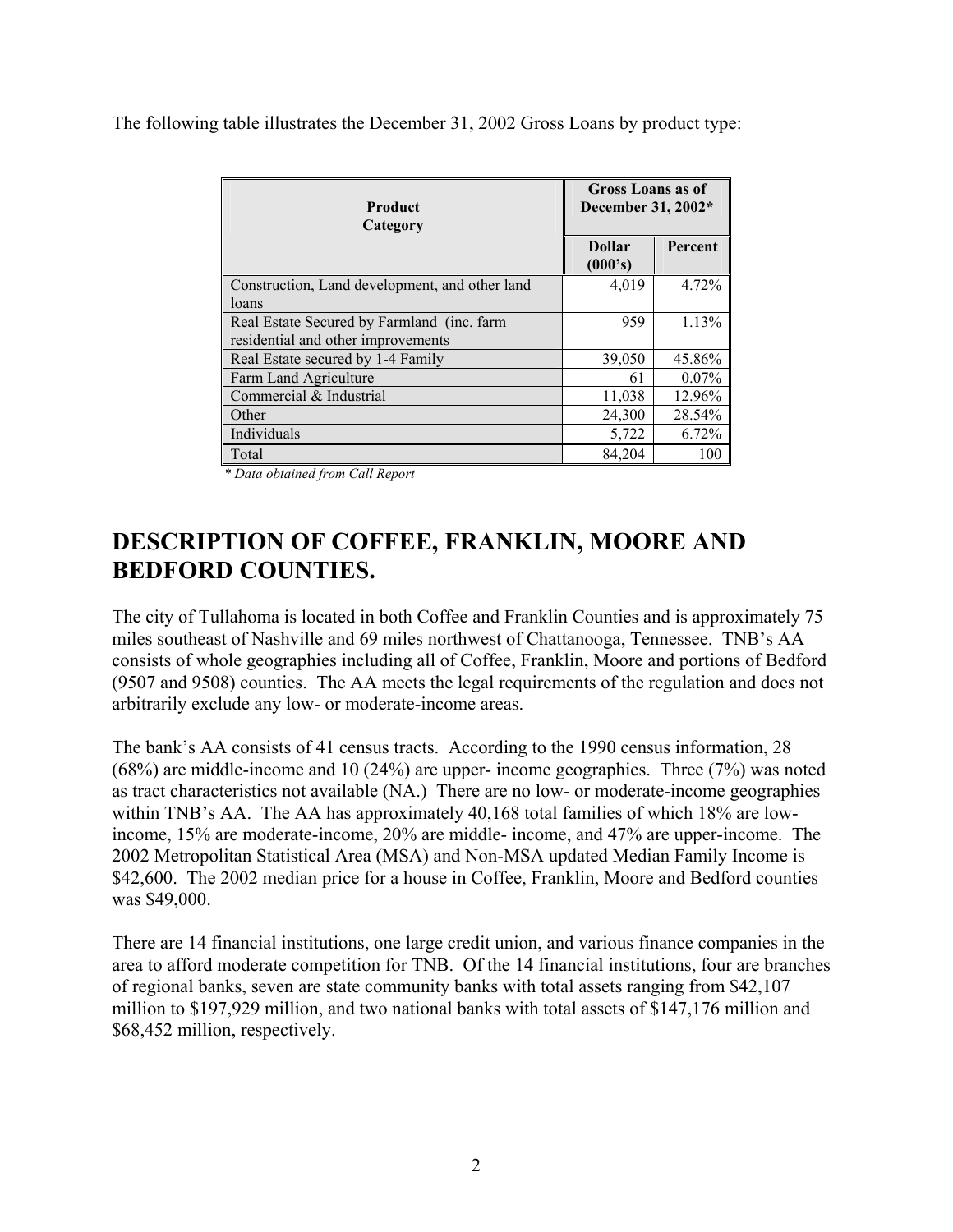TNB's AA is predominately rural in nature. Services, retail trade, construction, and manufacturing are the primary industries in the AA. Unemployment for the area is 3%. The major employers in Coffee County include Arnold Engineering, Harton Regional Medical Center, Tennessee Apparel Corporation, and Fuji Color Processing.

| <b>Demographic Information for Assessment Area</b>                             |                                                      |          |          |        |           |          |  |  |  |  |
|--------------------------------------------------------------------------------|------------------------------------------------------|----------|----------|--------|-----------|----------|--|--|--|--|
| Demographic Characteristics                                                    | #                                                    | Low      | Moderate | Middle | Upper $%$ | $NA^*$ % |  |  |  |  |
|                                                                                |                                                      | $%$ of # | % of #   | % of # | of #      | of #     |  |  |  |  |
| Geographies (Census Tracts/BNAs)                                               | 41                                                   | $0\%$    | $0\%$    | 28%    | 24%       | $0\%$    |  |  |  |  |
| Population by Geography                                                        | 138,353                                              | $0\%$    | $0\%$    | 66%    | 34%       | $0\%$    |  |  |  |  |
| Owner-Occupied Housing by Geography                                            | 38.459                                               | $0\%$    | $0\%$    | 64%    | 36%       | $0\%$    |  |  |  |  |
| Businesses by Geography                                                        | 7.948                                                | $0\%$    | $0\%$    | 63%    | 37%       | $0\%$    |  |  |  |  |
| Family by Geography                                                            | 40,168                                               | 17%      | 15%      | 20%    | 47%       | $0\%$    |  |  |  |  |
| Family Distribution by Income Level                                            | 40.168                                               | 18%      | 15%      | 20%    | 47%       | $0\%$    |  |  |  |  |
| Medium Family Income                                                           | $=$ \$24.935<br>Median Housing Value<br>$=$ \$49.400 |          |          |        |           |          |  |  |  |  |
| HUD Adjusted Median Family Income for 2002<br>$=$ \$42,600                     |                                                      |          |          |        |           |          |  |  |  |  |
| Households below the Poverty Level<br>$= 3\%$<br>$= 11\%$<br>Unemployment Rate |                                                      |          |          |        |           |          |  |  |  |  |

The following table includes the general demographic data describing the AA.

 \* The NA category consists of geographies that have not been assigned an income classification. Source: 1990 U.S. Census, and 2002 HUD updated MFI.

**COMMUNITY CONTACTS –** We reviewed a recent community contact made within the bank's AA (Manchester Chamber of Commerce) and conducted one community contact with the Tullahoma Housing Authority. Both community contacts noted a need for more industry and affordable housing. They also stated that the area has several financial institutions, governmental agencies and non-profit organizations in the area that they believe adequately serve the needs of the community and local businesses. The community contacts did not reveal any unmet credit needs within the bank's AA's.

### **CONCLUSIONS ABOUT PERFORMANCE CRITERIA**

Our conclusions were based on reasonable loan-to-deposit ratio, CRA performance findings from our loan review of originated loans in the bank's AA and distribution of loans to individuals of different income levels. We also considered any CRA public complaints that have been filed since the May 11, 1998 CRA examination.

We used a non-statistical sample of 41 home mortgage loans and 47 business loans originated in 2001 and 2002 to evaluate TNB's CRA performance.

#### **Loan-to-Deposit Ratio – Meets the Standard for Satisfactory Performance.**

The bank's loan-to-deposit ratio is more than reasonable. TNB's loan-to-deposit ratio averaged 83.39 % for a period of 19 quarters from June 1998 to December 31, 2002. This percentage is more than reasonable when compared to the average loan-to-deposit ratio for two similarly situated banks in your AA.The highest loan-to-deposit ratio was 84.85% as of June 2002 while the lowest ratio was 78.18% as of June 1998. As of December 31, 2003 TNB's loan-to-deposit ratio was 85.19%.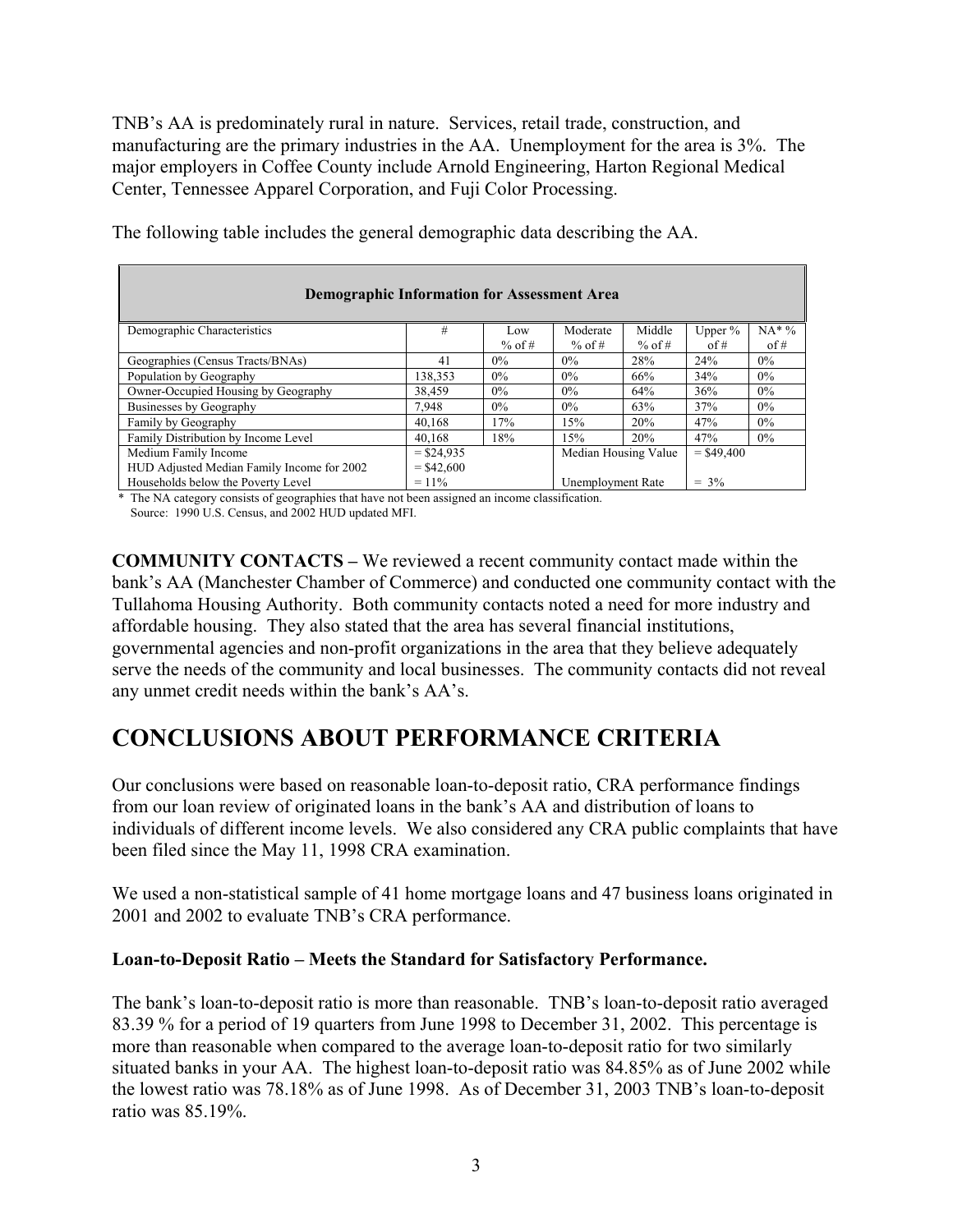Based upon our analysis of the June 30, 2003 Market Share Report, two financial institutions are similarly situated community banks. As of December 31, 2002, both had total assets of \$119 million, and as of December 31, 2003, both had total assets of \$126 million. The average loanto-deposit ratio for the two competitor banks for the nineteen quarters from June 30, 1998 to December 31, 2002 was 69.06% and 69.23%, respectively. Similarly, the highest loan-todeposit ratios were 85.29% (June 30, 2000) and 77.93% (December 31, 2000), respectively. For the same period, the lowest loan-to-deposit ratios were 62.25% (June 30, 2000) and 63.87% (March 30, 2000), respectively.

#### **Lending in Assessment Area – Meets the Standard for Satisfactory Performance.**

Based upon our limited sample of 41 home mortgage loans and 47 small business loans for years 2001 and 2002, 100% of the number and 100% of the dollar amount were within the AA. The analysis of lending in the bank's AA included a sample of real estate secured by 1-4 family and commercial loans, the bank's two primary loan types. The bank is not a Home Mortgage Disclosure Act (HMDA) reporter.

The following table provides details of the analysis of the loan review.

| Assessment<br>Area:                           |    | Total Home Mortgage Loans |         |           | <b>Total Small Loans to Businesses</b> |        |         |           |  |
|-----------------------------------------------|----|---------------------------|---------|-----------|----------------------------------------|--------|---------|-----------|--|
|                                               | #  | $%$ of                    |         | $%$ of \$ | #                                      | $%$ of |         | $%$ of \$ |  |
|                                               |    | Total                     | (000's) | Total     |                                        | Total  | (000's) | Total     |  |
| Coffee.<br>Franklin,<br>Moore $\&$<br>Bedford | 41 | 100%                      | 3,302   | 100%      | 47                                     | 100%   | \$2,293 | 100%      |  |

**Sampled Loans Inside the Assessment Area** 

#### **Lending to Borrowers of Different Incomes and to Businesses of Different Sizes – Meets the Standard for Satisfactory Performance.**

Our analysis of the bank's performance in lending to borrowers of different incomes and business of different sizes included a sample of real estate secured by 1-4 family and commercial loans, the bank's two primary loan types. The distribution of the bank's business loans, given the demographics of the AA, reflects excellent penetration by number and dollar amounts among businesses of different sizes. The analysis of lending to borrowers of different income levels and businesses of different sizes was completed using all files inside the AA from the lending in the AA sample, excluding loans for which income information was not available.

The bank's distribution of credit reflects a reasonable penetration among individuals of different income levels and businesses of different sizes.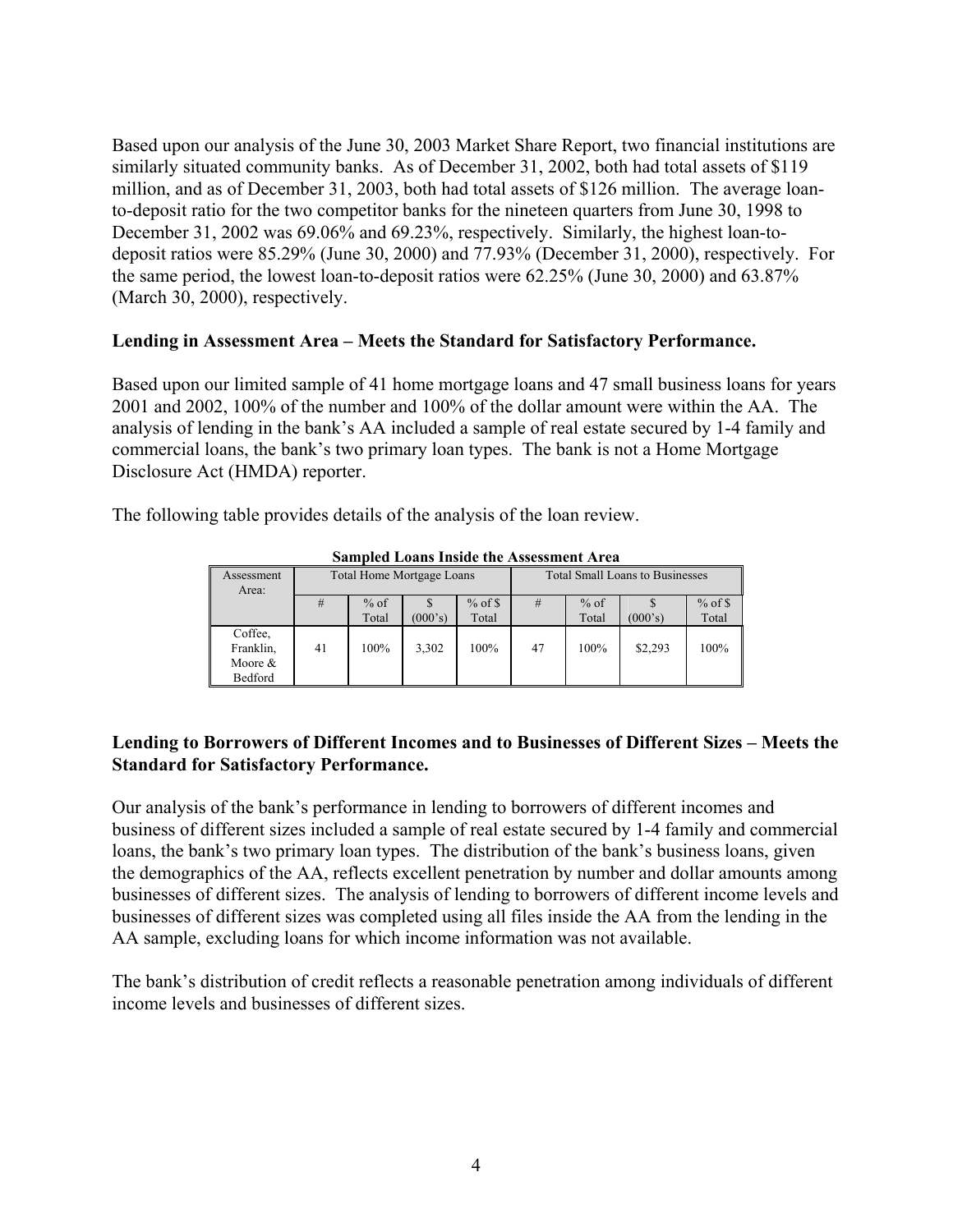| Evaluation Period: June 1, 1998 through December 31, 2002 |                                          |            |                                      |                        |                 |                                         |                 |                     |                 |             |  |
|-----------------------------------------------------------|------------------------------------------|------------|--------------------------------------|------------------------|-----------------|-----------------------------------------|-----------------|---------------------|-----------------|-------------|--|
| <b>Assessment</b>                                         | <b>Total Loans Sampled</b><br>Low-Income |            |                                      | <b>Moderate-Income</b> |                 | <b>Middle-Income</b><br><b>Borrower</b> |                 | <b>Upper-Income</b> |                 |             |  |
| Area:                                                     |                                          |            | <b>Borrowers</b><br><b>Borrowers</b> |                        |                 |                                         |                 | <b>Borrowers</b>    |                 |             |  |
| Coffee,                                                   | #                                        | % of Total | $\frac{0}{0}$                        | $%$ Bank               | $\frac{0}{0}$   | $%$ Bank                                | $\frac{0}{0}$   | $%$ of              | $%$ of          | $%$ of      |  |
| Franklin,                                                 |                                          |            | <b>Families</b>                      | Loans                  | <b>Families</b> | Loans                                   | <b>Families</b> | <b>Bank</b>         | <b>Families</b> | <b>Bank</b> |  |
| Moore &                                                   |                                          |            |                                      |                        |                 |                                         |                 | Loans               |                 | Loans       |  |
| <b>Bedford</b>                                            | 41                                       | 100%       | 18%                                  | 3%                     | 15%             | $14\%$                                  | 20%             | $8\%$               | 47%             | 65%         |  |
| Countv.                                                   |                                          |            |                                      |                        |                 |                                         |                 |                     |                 |             |  |

**Borrower Distribution of Home Mortgage Loans** 

*\* Percentage of families is based on 1990 Census Information.* 

The table above illustrates the findings from our sample of the distribution of home mortgage loans within the income levels compared to the percentage of families in each income level within the bank's AA. The distribution of home mortgage loans to low- and moderate-income borrowers is reasonable compared to demographics. TNB is one of 15 financial institutions and a large credit union within the AA. TNB's loan distribution to low-income individuals is reasonable at 3% given 16% of households within the AA live below the poverty level, and there are a number of financial institutions and finance companies that are located within the AA. This high poverty rate indicates a significant number of households lack sufficient income to purchase an average cost home of approximately \$49,000.

#### **Borrower Distribution of Small Loans to Businesses**

| Evaluation Period: June 1, 1998 through December 31, 2002 |                                                                           |                    |          |                                                                     |          |                            |          |                                |     |  |
|-----------------------------------------------------------|---------------------------------------------------------------------------|--------------------|----------|---------------------------------------------------------------------|----------|----------------------------|----------|--------------------------------|-----|--|
| Assessment<br>Area:                                       | <b>Businesses With Revenues of</b><br>\$1 million or less                 |                    |          | <b>Sampled Loans by Original Amount Regardless of Business Size</b> |          |                            |          |                                |     |  |
|                                                           | $%$ Of<br>$%$ # BANK<br>$%$ S Bank<br><b>Businesses</b><br>Loans<br>Loans |                    |          | \$100,000 or less                                                   |          | $> $100,000$ to $$250,000$ |          | $> $250,000$ to<br>\$1,000,000 |     |  |
|                                                           | In AA<br><b>Sampled</b>                                                   | sampled<br>(000's) | $%$ of # | $%$ S bank<br>loans                                                 | $%$ of # | $%$ S bank<br>loans        | $%$ of # | $%$ S bank<br>loans            |     |  |
| Coffee,<br>Franklin.<br>Moore,<br><b>Beford</b>           | 79%                                                                       | $100\%$            | 100%     | 87%                                                                 | 39%      | 11%                        | 48%      | 2%                             | 13% |  |

The table above illustrates the findings from our sample of the number and dollar volume of loans by size and the percentage of small loans to businesses compared to the percentage of businesses that are small within TNB's AA. Our limited testing revealed that 100% of the loans sampled were made to small business with annual revenues of less than \$1 million. The bank does not track this information at origination. The distribution of loans to small businesses (businesses with \$1 million or less in gross annual revenues) of 100% is excellent when compared to the number of small businesses in the AA of 79%. Also, the distribution by loan size is also excellent with 87% of the number of business loans made in the AA was \$100,000 or less.

#### **Geographic Distribution of Loans**

There are no low- or moderate-income census tracts within the bank's AA; therefore, we did not perform an analysis of geographic distribution of loans since the findings from the analysis would be meaningless.